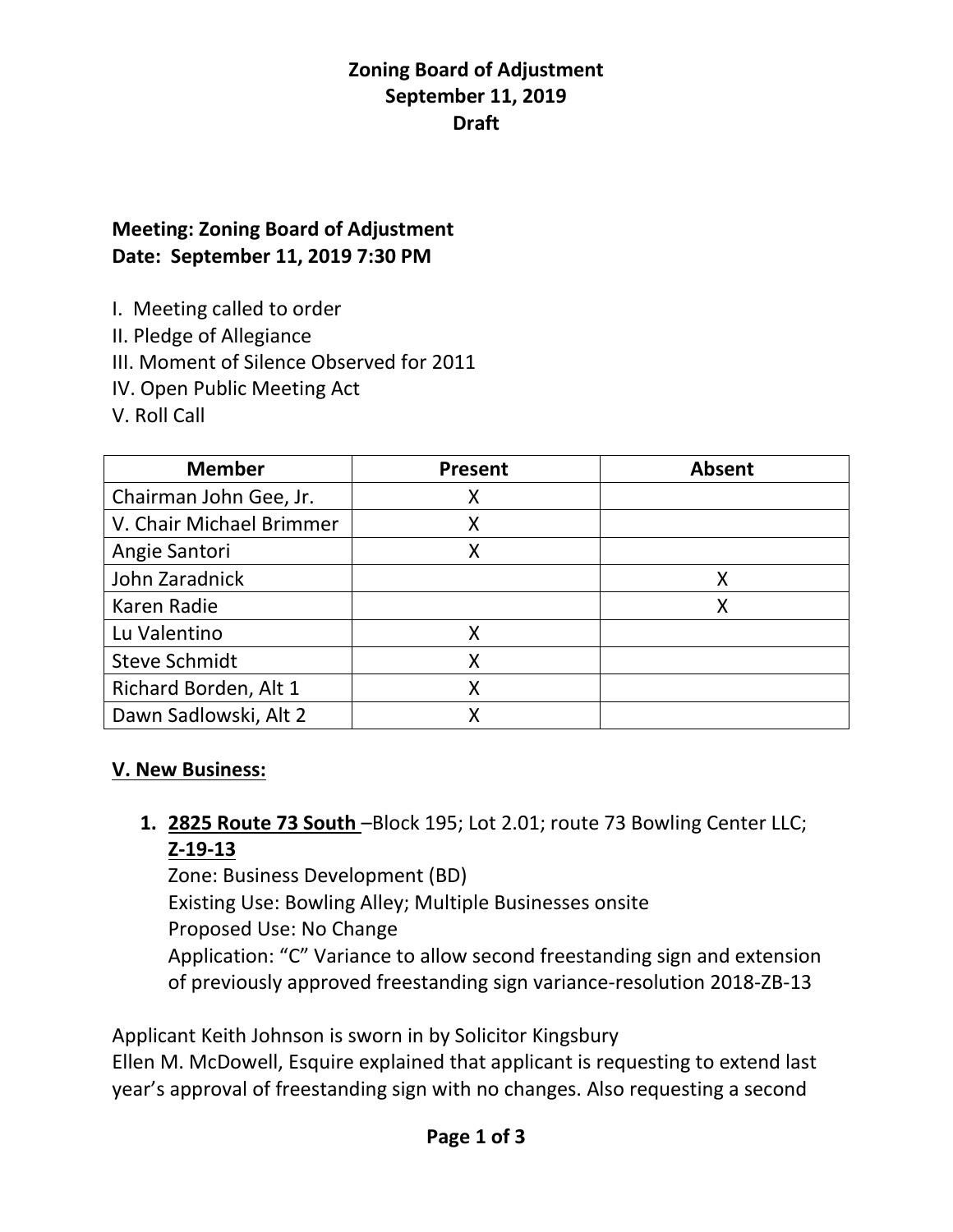### **Zoning Board of Adjustment September 11, 2019 Draft**

freestanding sign further south on Route 73 for the advertisement of Splitz Bar and Grill. Applicant is requesting a variance for the freestanding sign as opposed to the MOT.

Testimony by owner, Keith Johnson, owner of property, stated installation of both signs would begin as soon as possible pending approval. Mr. Johnson submitted a rendering of the 4 X 8 sign that he is proposing. He is requesting the sign be 22 feet in height for "unblocked visibility". The new sign would be approximately 75 feet south of the existing sign and closer to the building.

John J. Cantwell, Township Engineer testified The applicant is seeking two variances, one for extension of previous Resolution 2018-ZB-13, and one for the second freestanding 4 by 8 lit sign advertising Splitz Bar and Grill. Mr. Cantwell had no objections, just asked if the Applicant had sought a DOT permit? Attorney Mc Dowell replied yes, but had not heard back yet.

Open To The Public for Comments. No Comments. Public Comments Closed.

Zoning Board Members Discussion: Mr. Richard Borden asked for clarification as to the type of sign, changeable message digital or static? Reply by Mr. Johnson was the sign would be static with back lights for visibility at night.

Close to General Discussion Motion to Accept; Mr. Schmidt, second by Mr. Borden, All Approve

Application is approved, there is a 45 day right of appeal and you have 6 months to act on the application.

### **Old business:**

Resolution 2019-ZB-16 Motion to Approve, Mr. Brimmer, second by Mrs. Sadlowski All Approve

# **Minutes:**

August 14, 2019 Motion to Approve, Chairman Gee, second by Mrs. Santori

#### **Page 2 of 3**